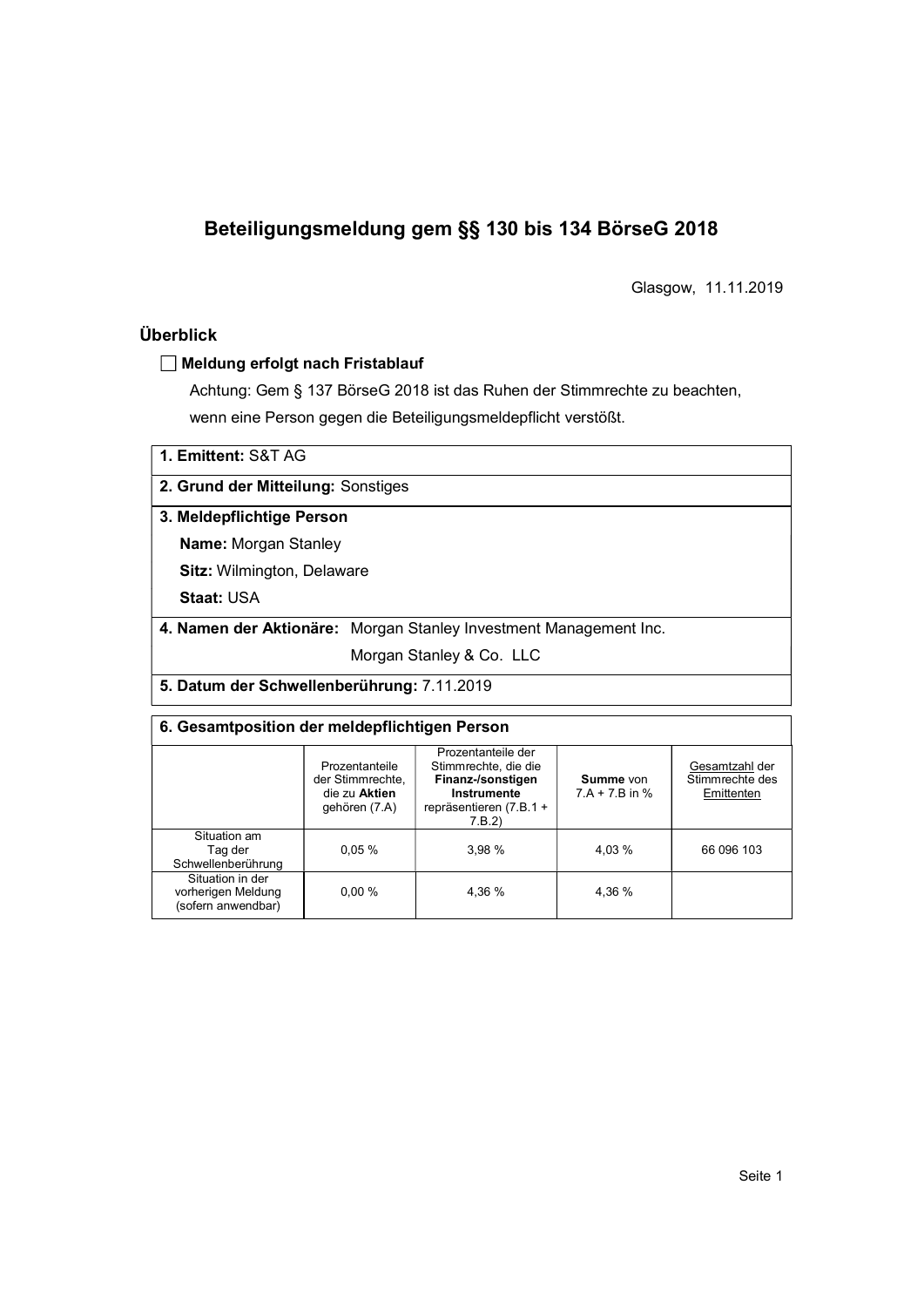# Details

l,

# 7. Details über die gehaltenen Instrumente am Tag der Berührung der Schwelle:

|                 | A: Stimmrechte, die zu Aktien gehören |                                         |                                       |                                         |
|-----------------|---------------------------------------|-----------------------------------------|---------------------------------------|-----------------------------------------|
|                 |                                       | Anzahl der Stimmrechte                  |                                       | Prozentanteil der Stimmrechte           |
| ISIN der Aktien | Direkt<br>$(S$ 130 Börse $G$<br>2018) | Indirekt<br>$(S$ 133 Börse $G$<br>2018) | Direkt<br>$(S$ 130 Börse $G$<br>2018) | Indirekt<br>$(S$ 133 Börse $G$<br>2018) |
| AT0000A0E9W5    |                                       | 34 372                                  |                                       | 0.05%                                   |
| Subsumme A      |                                       | 34 372                                  |                                       | 0.05%                                   |

| B 1: Finanzinstrumente / sonstige Instrumente gem § 131 Abs 1 Z 1 BörseG 2018 |              |                |                                                         |                                  |  |  |
|-------------------------------------------------------------------------------|--------------|----------------|---------------------------------------------------------|----------------------------------|--|--|
| Art des Instruments                                                           | Verfalldatum | Ausübungsfrist | Anzahl der Stimmrechte<br>die erworben werden<br>können | Prozentanteil der<br>Stimmrechte |  |  |
| Right of recall over<br>securities lending<br>agreements                      | at any time  | at any time    | 2 007 205                                               | 3.04%                            |  |  |
|                                                                               |              | Subsumme B.1   | 2 007 205                                               | 3.04%                            |  |  |

| B 2: Finanzinstrumente / sonstige Instrumente gem § 131 Abs 1 Z 2 BörseG 2018 |                                     |                |                                           |                           |                                     |  |
|-------------------------------------------------------------------------------|-------------------------------------|----------------|-------------------------------------------|---------------------------|-------------------------------------|--|
| Art des<br>Instruments                                                        | Verfalldatum                        | Ausübungsfrist | Physisches oder<br><b>Cash Settlement</b> | Anzahl der<br>Stimmrechte | Prozentanteil<br>der<br>Stimmrechte |  |
| <b>Equity Swap</b>                                                            | From<br>06.09.2021 to<br>21.10.2021 | at any time    | Cash                                      | 623 820                   | 0.94%                               |  |
|                                                                               |                                     |                | Subsumme B.2                              | 623 820                   | 0.94%                               |  |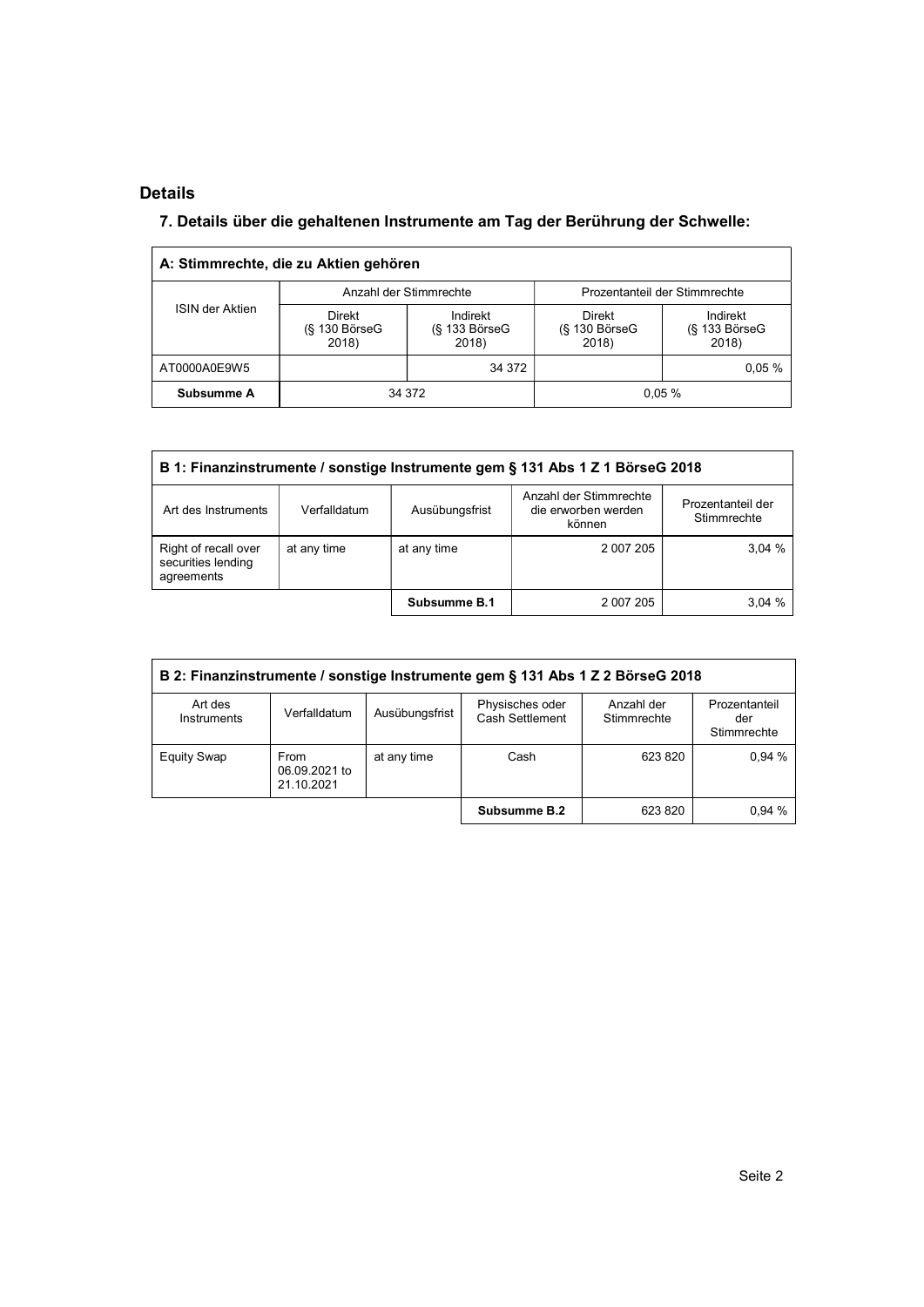#### 8. Information in Bezug auf die meldepflichtige Person:

 Die meldepflichtige Person (Punkt 3) wird nicht von einer natürlichen/juristischen Person kontrolliert und kontrolliert auch keine andere Person, die direkt oder indirekt Instrumente am Emittenten hält.

 $\boxtimes$  Volle Kette der kontrollierten Unternehmen, über die die Stimmrechte und/oder Finanz-/sonstigen Instrumente gehalten werden, beginnend mit der obersten kontrollierenden natürlichen oder juristischen Person:

| Ziffer         | Name                                                    | Direkt kontrolliert<br>durch Ziffer | Direkt gehaltene<br>Stimmrechte in<br>Aktien (%) | Direkt gehaltene<br>Finanz-<br>/sonstige<br>Instrumente $(\%)$ | Total von beiden<br>(% ) |
|----------------|---------------------------------------------------------|-------------------------------------|--------------------------------------------------|----------------------------------------------------------------|--------------------------|
|                | Morgan Stanley                                          |                                     |                                                  |                                                                |                          |
| $\overline{2}$ | Morgan Stanley<br>Capital<br>Management,<br>LLC         |                                     |                                                  |                                                                |                          |
| 3              | Morgan Stanley<br>Domestic<br>Holdings, Inc.            | 2                                   |                                                  |                                                                |                          |
| 4              | Morgan Stanley<br>& Co. LLC                             | 3                                   | 0.05%                                            | 3,04%                                                          | 3,09%                    |
| 5              | Morgan Stanley<br>Investment<br>Management<br>Inc.      | 2                                   | 0,00%                                            | 0,00%                                                          | 0,00%                    |
| 6              | Morgan Stanley<br><b>Capital Services</b><br><b>LLC</b> | 3                                   | 0,00%                                            | 0,94 %                                                         | 0,94 %                   |
|                |                                                         |                                     |                                                  |                                                                |                          |

# 9. Im Falle von Stimmrechtsvollmacht

Datum der Hauptversammlung: -

Stimmrechtsanteil nach der Hauptversammlung: - entspricht - Stimmrechten

## 10. Sonstige Kommentare:

The notification was triggered as a result of an exercise of instruments (right to recall over securities lending transactions).

Glasgow am 11.11.2019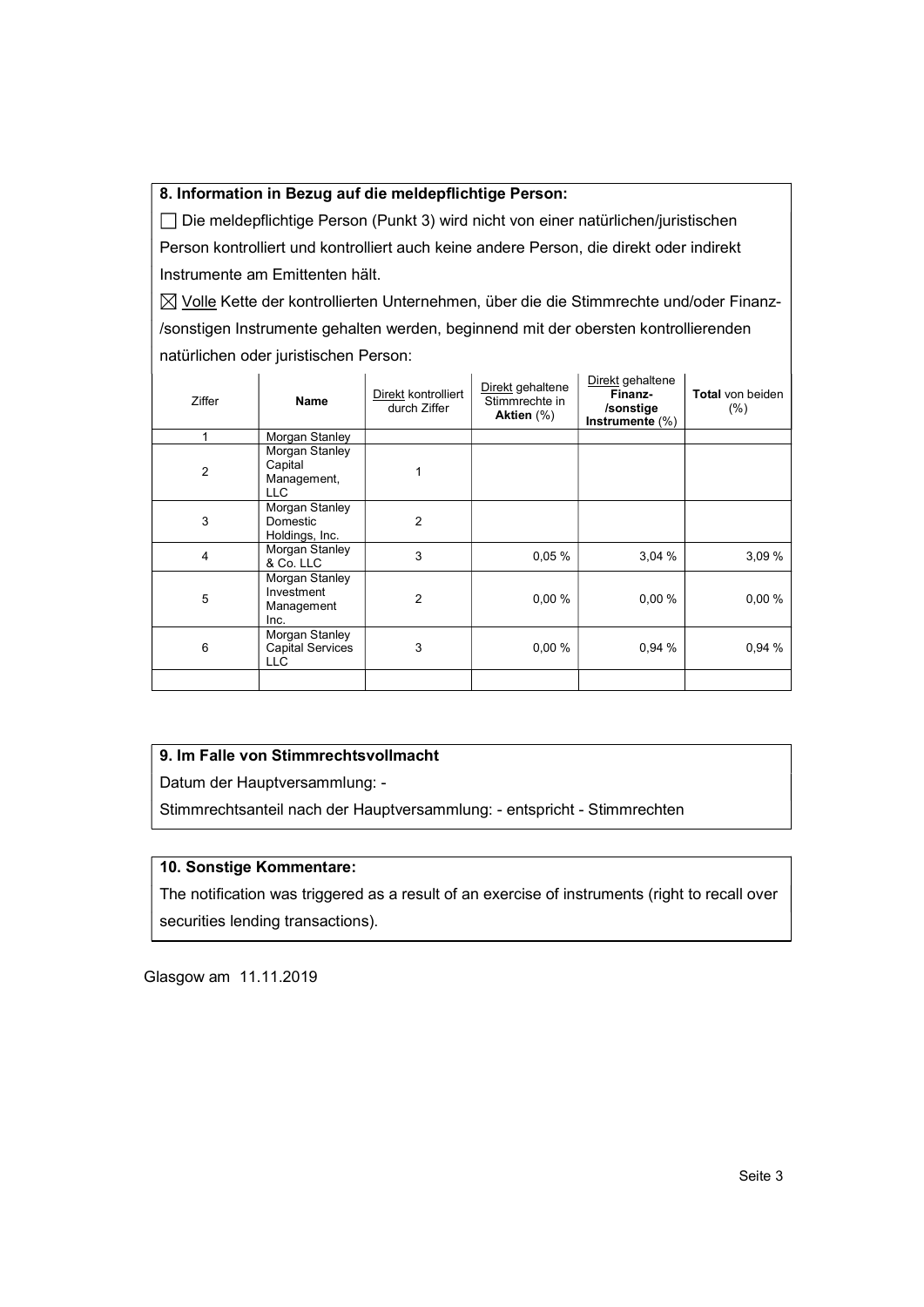# Major holdings notification pursuant to Sec. 130 to 134 BörseG 2018

Glasgow, 11.11.2019

#### **Overview**

#### $\Box$  Notification made after deadline

Caution: In case of violations of major holdings notification rules, please pay attention to Section 137 BörseG 2018 (Suspension of voting rights)

1. Issuer: S&T AG

2. Reason for the notification: Other

## 3. Person subject to notification obligation

Name: Morgan Stanley

City: Wilmington, Delaware

Country: USA

### 4. Name of shareholder(s): Morgan Stanley Investment Management Inc.

Morgan Stanley & Co. LLC

# 5. Date on which the threshold was crossed or reached: 7.11.2019

#### 6. Total positions

|                                                                                | % of voting rights<br>attached to<br>shares $(7.A)$ | % of voting rights<br>through<br>financial/other<br>instruments $(7.B.1 +$<br>7.B.2 | <b>Total</b> of both in %<br>$(7.A + 7.B)$ | Total number of<br>voting rights of<br>issuer |
|--------------------------------------------------------------------------------|-----------------------------------------------------|-------------------------------------------------------------------------------------|--------------------------------------------|-----------------------------------------------|
| Resulting situation on the<br>date on which threshold<br>was crossed / reached | 0.05%                                               | 3.98%                                                                               | 4.03 %                                     | 66 096 103                                    |
| Position of previous<br>notification (if applicable)                           | 0.00%                                               | 4.36 %                                                                              | 4.36 %                                     |                                               |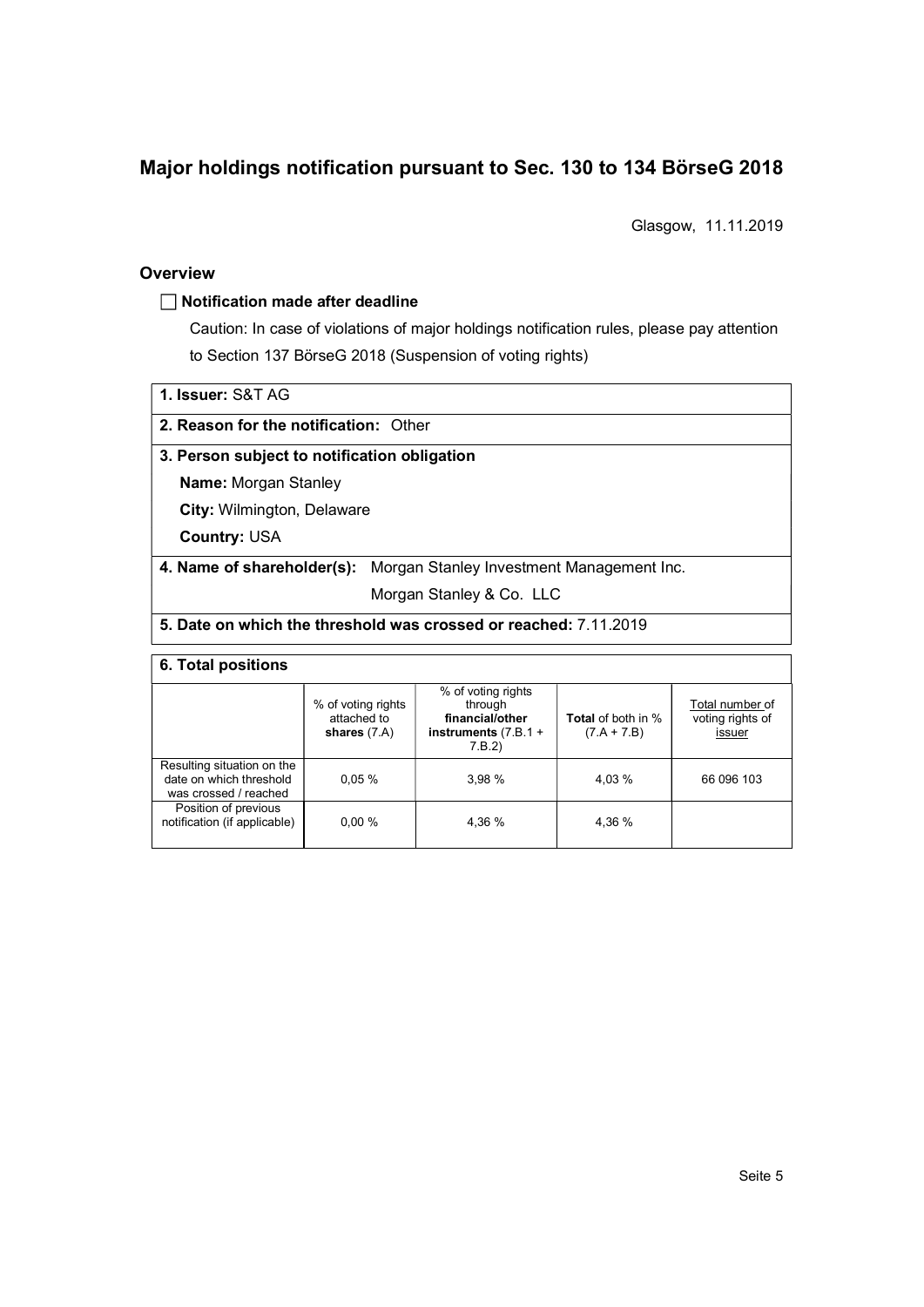### Details

# 7. Notified details of the resulting situation:

| A: Voting rights attached to shares |                                           |                                      |                                    |                                      |
|-------------------------------------|-------------------------------------------|--------------------------------------|------------------------------------|--------------------------------------|
|                                     |                                           | Number of voting rights              |                                    | % of voting rights                   |
| <b>ISIN Code</b>                    | <b>Direct</b><br>(Sec 130 BörseG<br>2018) | Indirect<br>(Sec 133 BörseG<br>2018) | Direct<br>(Sec 130 BörseG<br>2018) | Indirect<br>(Sec 133 BörseG<br>2018) |
| AT0000A0E9W5                        |                                           | 34 372                               |                                    | $0.05 \%$                            |
| <b>SUBTOTAL A</b><br>34 372         |                                           |                                      |                                    | 0.05%                                |

| B 1: Financial / Other Instruments pursuant to Sec. 131 para. 1 No. 1 BörseG 2018 |                        |                        |                                                                                      |                    |  |  |  |
|-----------------------------------------------------------------------------------|------------------------|------------------------|--------------------------------------------------------------------------------------|--------------------|--|--|--|
| Type of instrument                                                                | <b>Expiration Date</b> | <b>Exercise Period</b> | Number of voting<br>rights that may be<br>acquired if the<br>instrument is exercised | % of voting rights |  |  |  |
| Right of recall over<br>securities lending<br>agreements                          | at any time            | at any time            | 2 007 205                                                                            | 3.04%              |  |  |  |
|                                                                                   |                        | <b>SUBTOTAL B.1</b>    | 2 007 205                                                                            | 3,04%              |  |  |  |

| B 2: Financial / Other Instruments pursuant to Sec. 131 para. 1 No. 2 BörseG 2018 |                                     |                    |                               |                            |                       |  |
|-----------------------------------------------------------------------------------|-------------------------------------|--------------------|-------------------------------|----------------------------|-----------------------|--|
| Type of instrument                                                                | Expiration<br>Date                  | Exercise<br>Period | Physical /<br>Cash Settlement | Number of<br>voting rights | % of voting<br>rights |  |
| <b>Equity Swap</b>                                                                | From<br>06.09.2021 to<br>21.10.2021 | at any time        | Cash                          | 623 820                    | 0.94%                 |  |
|                                                                                   |                                     |                    | <b>SUBTOTAL B.2</b>           | 623 820                    | 0.94%                 |  |